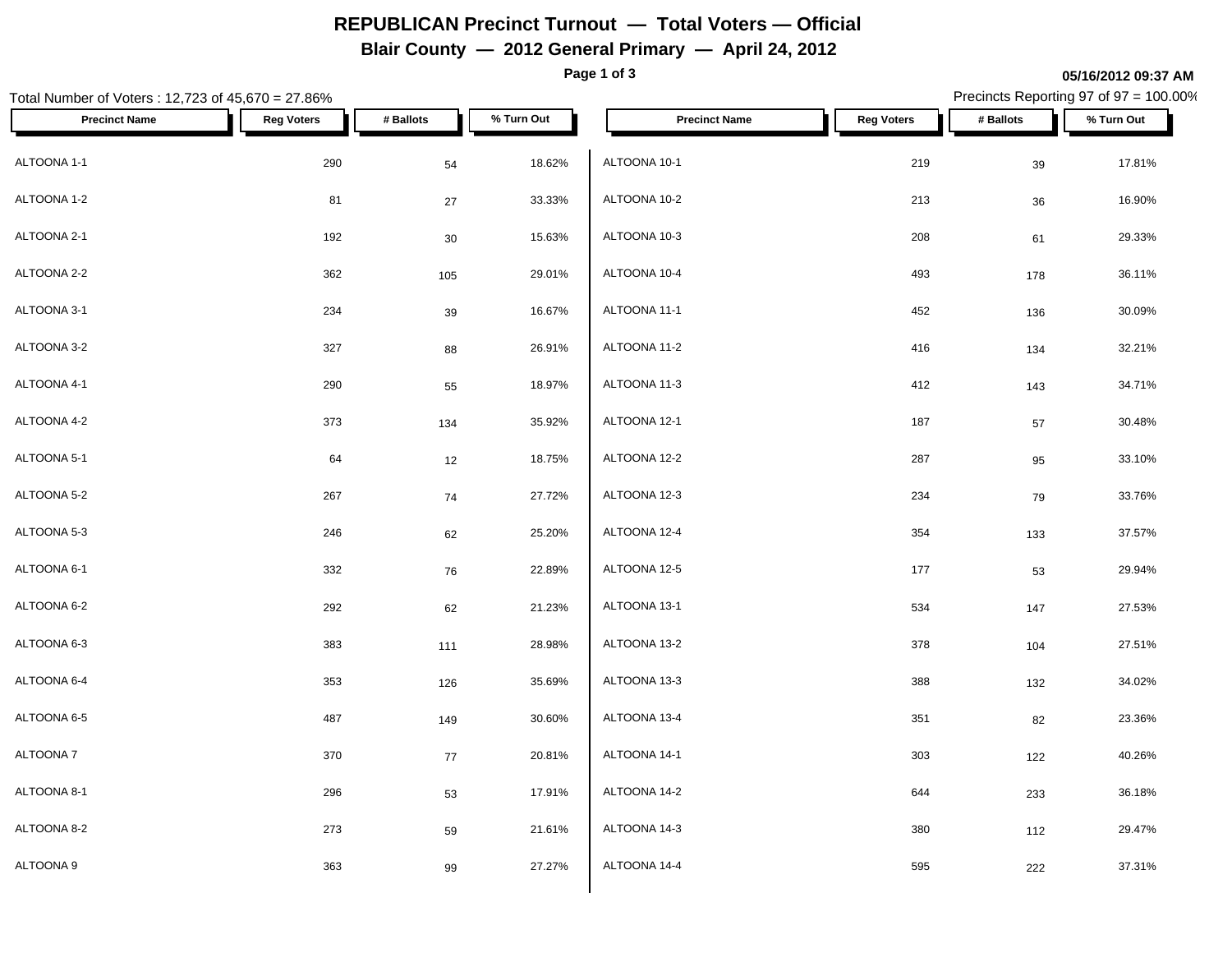# **REPUBLICAN Precinct Turnout — Total Voters — Official**

**Blair County — 2012 General Primary — April 24, 2012**

**Page 2 of 3**

### Total Number of Voters : 12,723 of 45,670 = 27.86% Precincts Reporting 97 of 97 = 100.00% **Precinct Name Reg Voters # Ballots % Turn Out Precinct Name Reg Voters # Ballots % Turn Out** ALLEGHENY 1 1,045 266 25.45% HOLLIDAYSBURG 1 ALLEGHENY 2 967 265 27.40% | HOLLIDAYSBURG 2 334 27.84% ALLEGHENY 3 173 <sub>56</sub> 32.37% <mark> HOLLIDAYSBURG 3 178</mark> 18.54% ALLEGHENY 4 434 122 28.11% ANTIS TWP 1 1,133 298 26.30% HOLLIDAYSBURG 5 329 37.99% ANTIS TWP 2 671 186 27.72% HOLLIDAYSBURG 6 466 153 32.83% ANTIS TWP 3 836 29.31% 245 29.31% HOLLIDAYSBURG 7 BELLWOOD BORO 687 141 20.52% BLAIR - CATFISH 722 190 26.32% BLAIR - E HOLBG 1,380 388 28.12% LOGAN TWP 1  $\textsf{CATHARINE}$  TWP  $\begin{array}{ccccccc} 362 & & & & 108 & & 29.83\% & & \textsf{LOGAN} \end{array}$  LOGAN TWP 2 DUNCANSVILLE 510 128 25.10% FRANKSTOWN TWP1 275 2001 2003 104 37.82% LOGAN TWP 4 FRANKSTOWN TWP2 1,699 468 27.55% LOGAN TWP 5 FRANKSTOWN TWP3 1,810 510 28.18% LOGAN TWP 6 FREEDOM TWP 1  $\begin{array}{ccccccc} & 451 & & & 111 & & 24.61\% & & \text{LOGAN TWP 7} \end{array}$ FREEDOM TWP 2 847 194 22.90% MARTINSBURG 1 GREENFIELD TWP1 **569** 569 102 17.93% MARTINSBURG 2 GREENFIELD TWP2 66 29 43.94% NEWRY BORO GREENFIELD TWP3 616 116 18.83% NORTH WOODBURY  $HOLLIDAYSBURG$  1 21.65% HOLLIDAYSBURG 4 323 119 36.84% HOLLIDAYSBURG 7 328 93 28.35%  $H$ USTON TWP  $H$  and  $H$  and  $H$  and  $H$   $=$   $134$   $134$   $23.26\%$  $JUNIATA$  TWP  $471$   $141$   $29.94\%$ LOGAN TWP 1 742 249 33.56%  $\textsf{LOGAN}$  TWP 2 874 304 34.78% LOGAN TWP 3 484 207 42.77%  $\,$  LOGAN TWP 4  $\,$  648  $\,$  223  $\,$  34.41%  $\,$  $\textsf{\small LOGAN\,TWP\,5}\quad{683} \quad\quad{224}\quad{32.80\%}$ LOGAN TWP 6 881 254 28.83%  $\textsf{\small LOGAN\,TWP\,7}\qquad \qquad 298\qquad \qquad 129\qquad \qquad 43.29\%$ MARTINSBURG 1 402 117 29.10%  $MARTINSBURG 2$  507 146 28.80% NEWRY BORO  $83$   $20$   $24.10\%$ NORTH WOODBURY **1,253** 324 25.86%

#### **05/16/2012 09:37 AM**